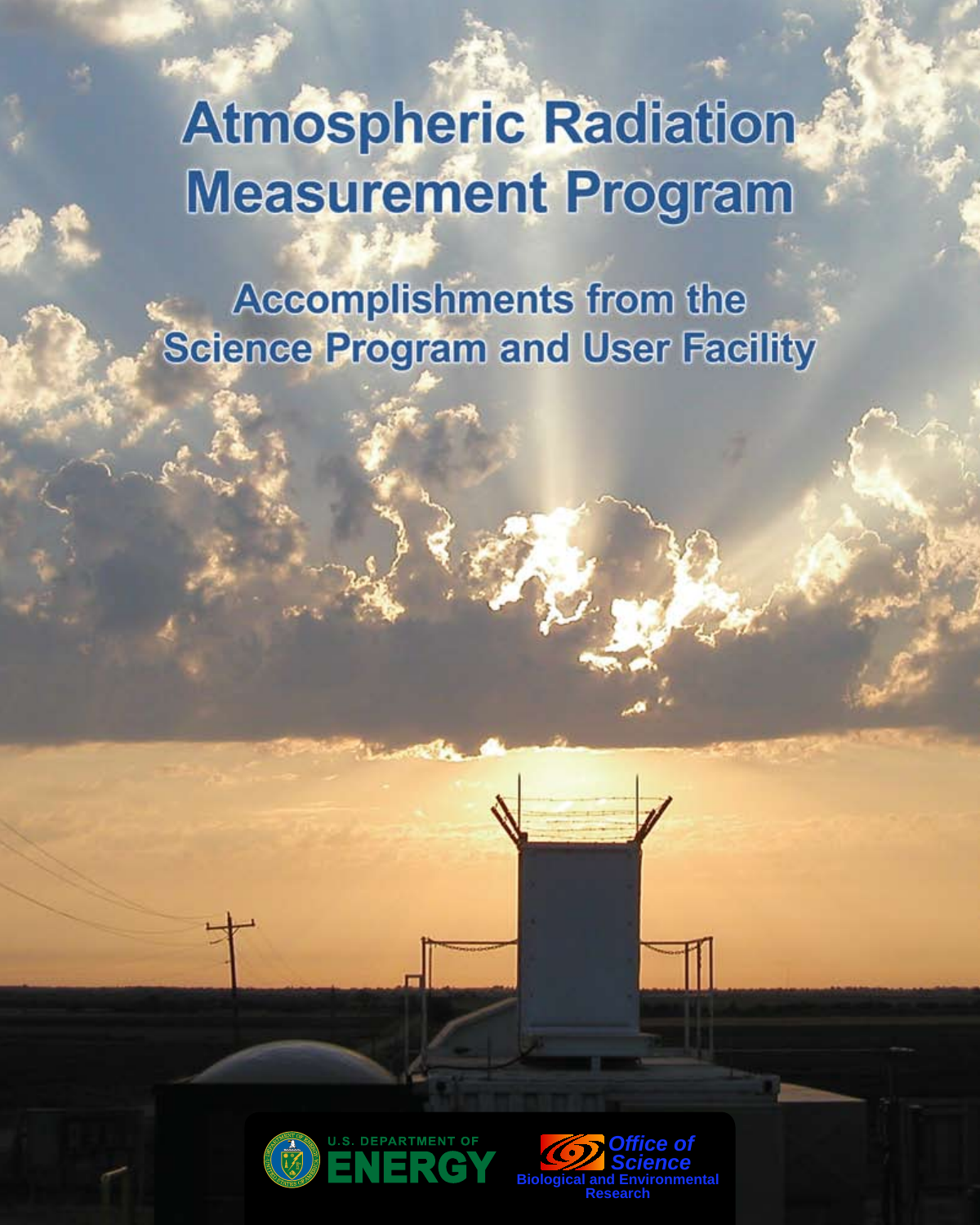### **U.S. Department of Energy Atmospheric Radiation Measurement Program**

The ARM Climate Research Facility has become the standard for ground-based climate research observations while ARM scientists lead the world in research related to the interactions of clouds and radiation. Highlights in this summary illustrate how the ARM Program has achieved specific advances in:

- measurements of key components of the Earth's climate system,
- radiation calculations in climate models, and
- the representation of clouds in climate models.

As this and future work is implemented in more climate models, ARM research will help to reduce uncertainties in climate predictions.

# The Importance of Radiation and Clouds for Climate Change

The Earth's surface temperature is determined by the balance between incoming solar radiation and thermal (or infrared) radiation emitted by the Earth back to space. Changes in atmospheric composition, including greenhouse gases, clouds, and aerosols, can alter this balance and produce significant climate change. Global climate models (GCMs) are the primary tool for quantifying future climate change; however, there remain significant uncertainties in the GCM treatment of clouds, aerosols, and their effects on the Earth's energy balance.

*ARM Accomplishments*

The 2007 assessment (AR4) by the Intergovernmental Panel on Climate Change (IPCC) reports a substantial range among GCMs in climate sensitivity to greenhouse gas emissions. **The largest contributor to this range lies in how different models handle changes in the way clouds absorb or reflect radiative energy in a changing climate.** 

# The ARM Climate Research Facility and the ARM Science Program

In 1989, the U.S. Department of Energy (DOE) Office of Science created the Atmospheric Radiation Measurement (ARM) Program within the Office of Biological and Environmental Research (BER) to address scientific uncertainties related to global climate change, with a specific focus on the crucial role of clouds and their influence on the transfer of radiation in the atmosphere. To reduce these scientific uncertainties, BER has adopted a unique two-pronged approach:

• **The ARM Climate Research Facility (ACRF)**, a scientific user facility for obtaining long-term measurements of radiative fluxes, cloud and aerosol properties, and related atmospheric characteristics in diverse climate regimes; and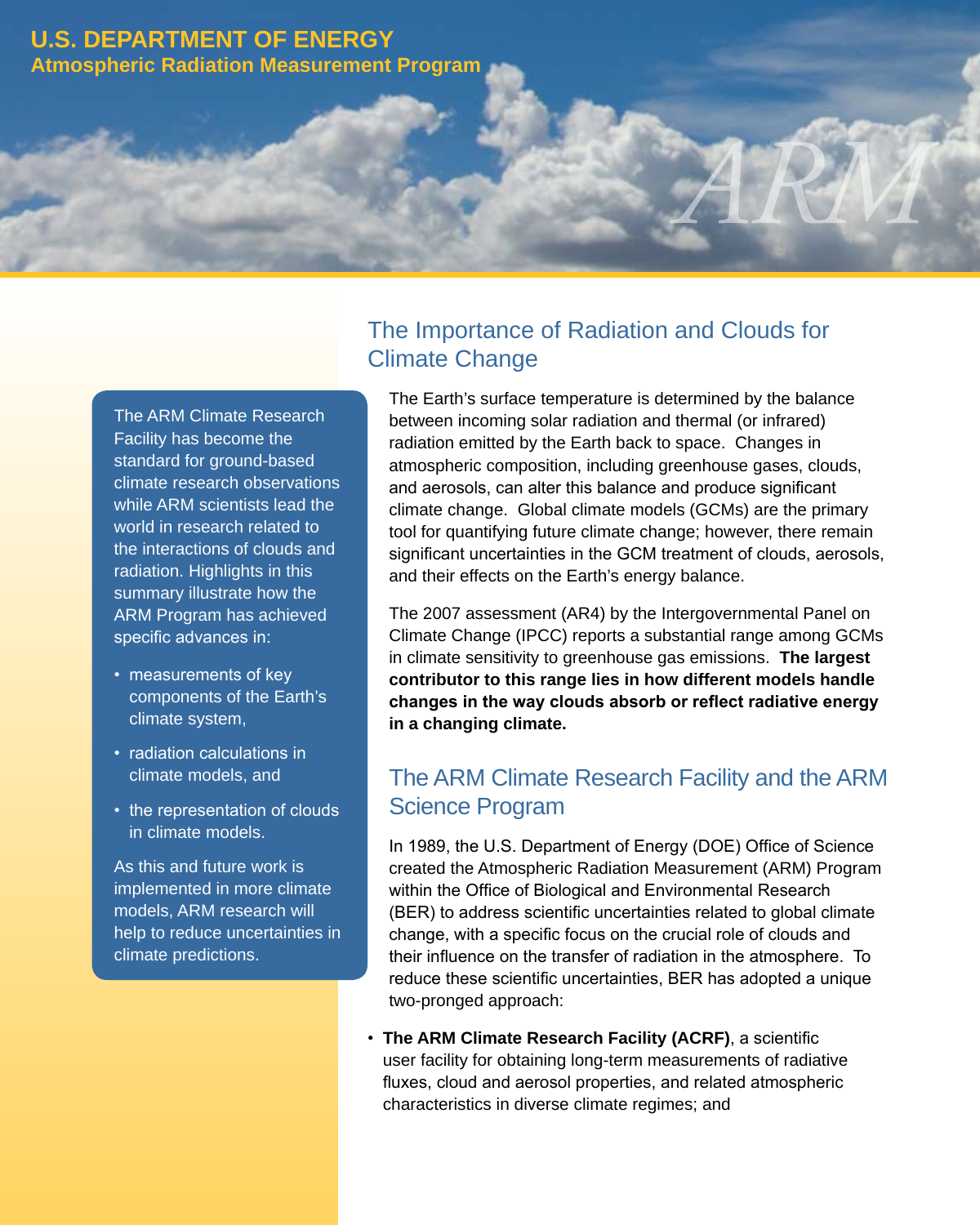# *ARM Accomplishments*

• **The ARM Science Program**, focused on the analysis of ACRF and other data to address climate science issues associated with clouds, aerosols, and radiation, and to improve GCMs.

This summary includes a few of the key accomplishments of the BER ARM Program.

# Key Accomplishments

**Establishing a new standard for climate research observations.** ARM was the first climate research program to deploy a suite of cuttingedge instrumentation for obtaining continuous

measurements of cloud and aerosol properties. This strategy revolutionized our ability to collect long-term statistics of detailed cloud properties and now serves as a model for programs around the world.

The ACRF paradigm of long-term continuous measurements is essential to the enhancement and evaluation of climate models that must simulate the evolution of atmospheric properties for long continuous periods, from decades to centuries. This measurement approach permits unparalleled examination of atmospheric-process behavior and model-performance evaluation over extended periods and a wide range of meteorological conditions.

**Obtaining aerial measurements to supplement groundbased observations.** Observations at fixed and mobile sites are supplemented periodically with observations from aircraft. These data have yielded insights into a range of science issues, including the absorption of radiation by clouds and detailed composition of aerosol and cloud properties. Detailed cloud properties, such as ice crystal sizes, are critical because they dictate the life cycle of a cloud and its interaction with radiation. Airborne measurements obtained during ACRF field campaigns in the Arctic, the tropics, and midlatitudes revealed new information about ice crystal sizes and shapes in various cloud types. These observations led to greatly improved techniques for retrieving cloud properties from the ground, and also revealed serious errors in the treatment of ice particle formation in models.



*Pioneered Measurement Strategy in Diverse Climate Regimes. Atmospheric measurements are obtained at fixed ACRF sites in the U.S. Southern Great Plains, the Tropical Western Pacific, and on the North Slope of Alaska. The ACRF also includes an aerial vehicles component and a mobile facility, which has been deployed to coastal California, Niger, Germany, and China.*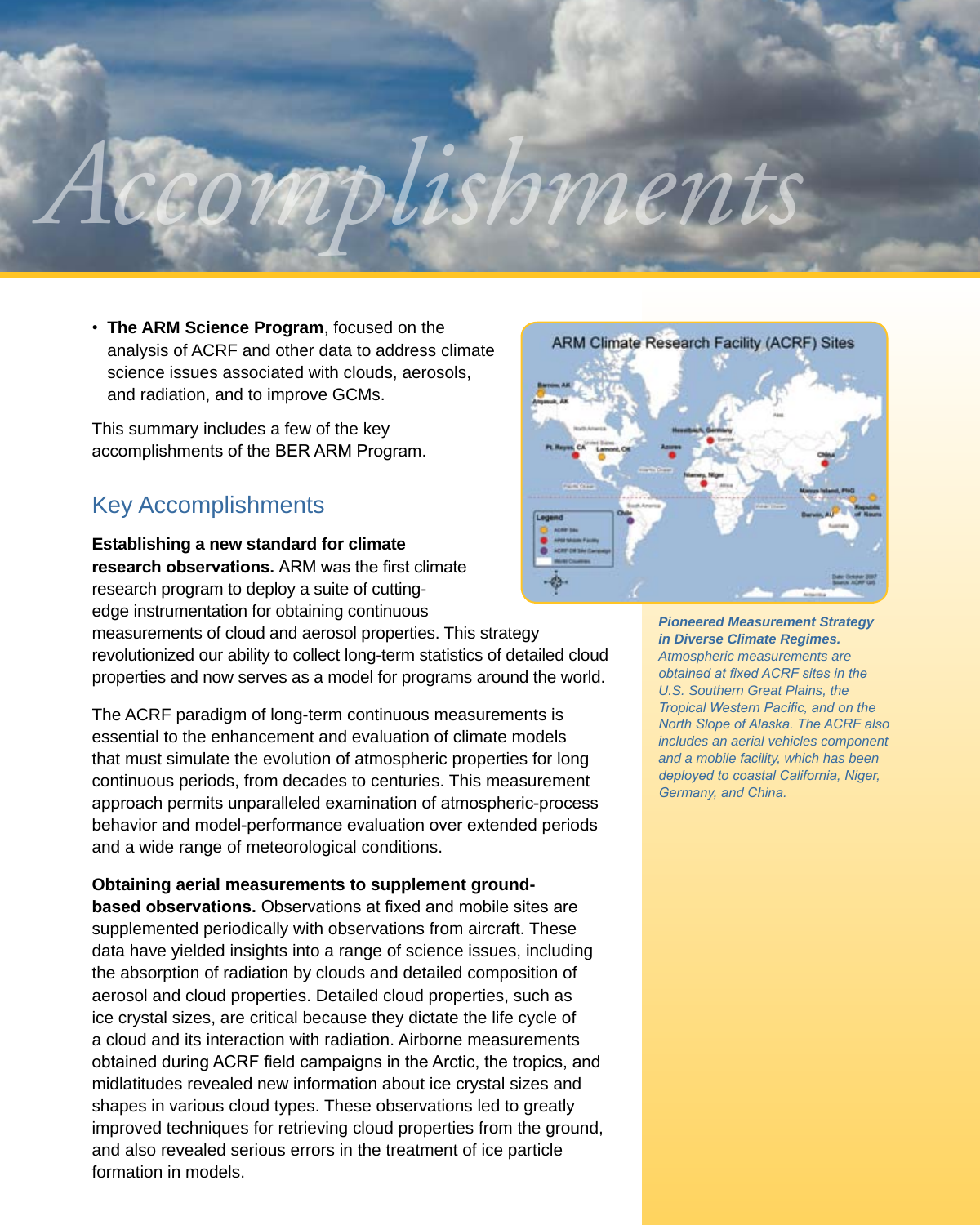## **U.S. Department of Energy Atmospheric Radiation Measurement Program**



*Continuous Atmospheric Data for Researchers Worldwide. Each ACRF site includes a broad array of instruments for observing the surface radiation balance and the atmospheric properties that drive that balance.*

### **Developing a new paradigm for using observations to improve climate models.** The

*ARM Accomplishments*

detailed and comprehensive measurements obtained at the ACRF sites are critical for model evaluation and improvement. ARM scientists developed a unique process to bridge the gap between observations and GCMs in which a subset of ACRF observations are combined to provide input to a GCM, while other ACRF observations, such as cloud profiles, are used to evaluate the model's performance. This technique led to specific improvements in GCMs, including the treatment of ice crystals in cirrus clouds.

#### **Achieving significant improvements in water vapor**

**measurements.** While carbon dioxide is a key contributor to climate change, the dominant greenhouse gas in the Earth's atmosphere is water vapor. Using detailed ACRF measurements of water vapor and associated radiative transfer calculations, ARM scientists reduced uncertainty in the measurement of water vapor from 13% to less than 4% during the past decade. This marked reduction led to vastly improved estimates of water vapor absorption in radiative transfer models that are now employed in many weather forecast models and GCMs used by the IPCC.

#### **Improving the representation of radiation in climate models.**

Scientists used ACRF observations to significantly improve calculations of how radiant energy is distributed in the atmosphere. These improvements are encapsulated in the Rapid Radiative Transfer Model. Because this model offers greater accuracy and efficiency, it has been incorporated into several climate and numerical weather prediction models. Advancements in radiation calculations in these global models led to improved forecasts of temperature and humidity in the upper atmosphere.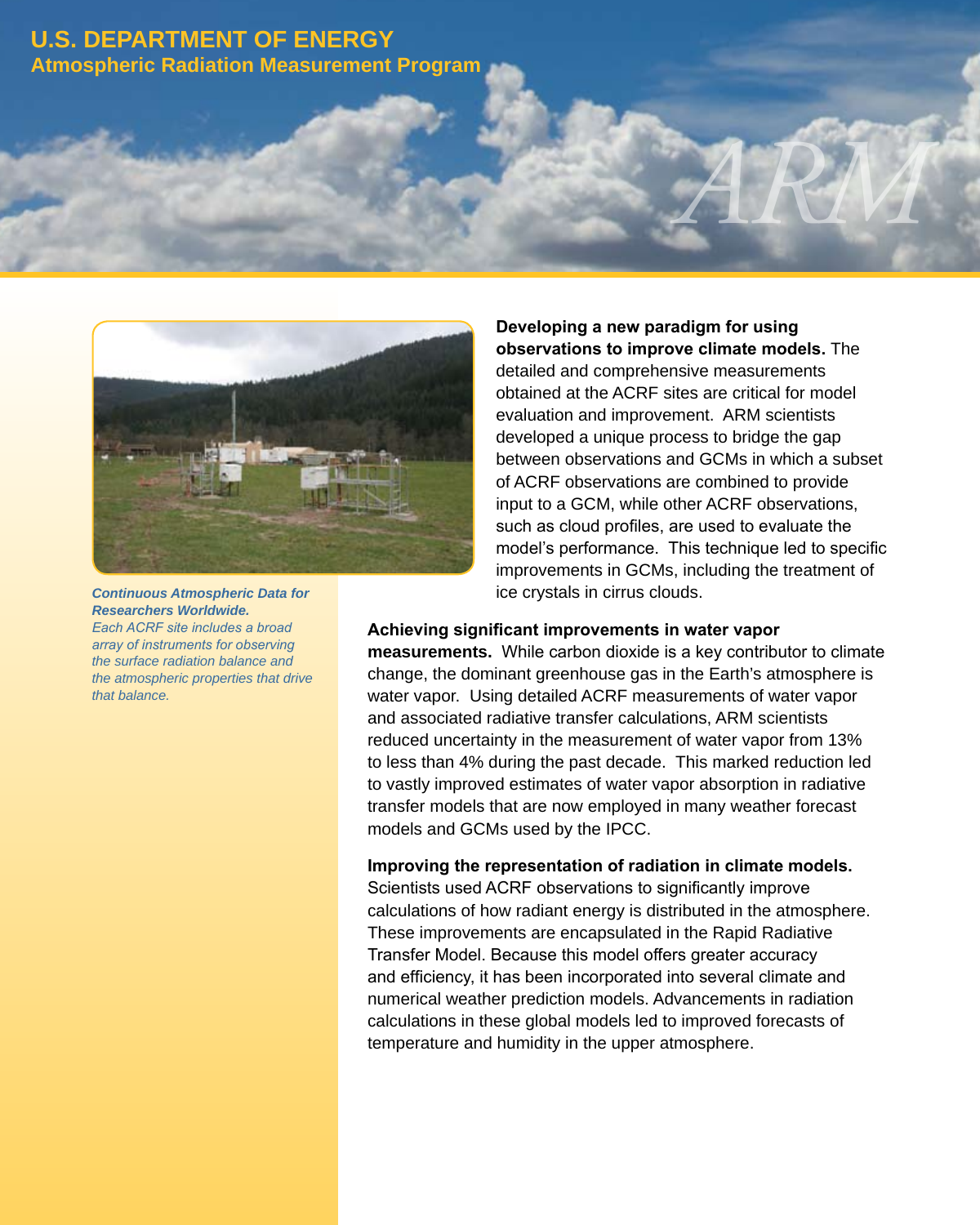# *ARM Accomplishments*

**Providing unique observations of the radiative impact of aerosols.** While the effect of greenhouse gases is well characterized in GCMs, uncertainty remains regarding the effect of aerosols, such as dust and smoke. This is particularly true regarding their effect on radiation transfer in the atmosphere—by redirecting incoming solar radiation back into space or by redirecting outgoing infrared radiation toward the surface. Extensive aerosol observations from the ACRF sites and ARM Mobile Facility have quantified the impact of aerosols on the radiation budget in diverse climatic regions. ACRF made the first column radiation absorption measurements of the impacts of Saharan dust, which is known to have an impact on hurricane development.

#### **Unraveling the impact of aerosols on clouds.**

The largest source of uncertainty associated with the radiative forcing of aerosols is their impact

on the radiative properties of clouds. These effects include the modification of cloud particle size, cloud phase (liquid/ice), and the formation of precipitation. Recent studies by ARM scientists at multiple ACRF sites show that as much as 15% of the variability in cloud droplet sizes is due to aerosol effects.

#### **Providing detailed information about the effects of clouds on**

**radiation.** With the retrieval of cloud properties on a continuous basis and the improvement of radiative transfer models, scientists can now derive vertical profiles of radiative fluxes at the ACRF sites. Work in this area provides a remarkably detailed data set for studying the redistribution of radiative energy in the atmosphere and makes it possible to evaluate cloud and radiative profiles in climate models.



*Bridges from Data to Models. Studies of detailed physical processes and application of specialized models provide an important connection between observations and GCMs.*

#### **The Importance of Aerosols.**

A change in the atmosphere's radiation balance due to alterations in the atmosphere is called "radiative forcing." The IPCC AR4 identifies aerosols as the largest source of uncertainty in radiative forcing.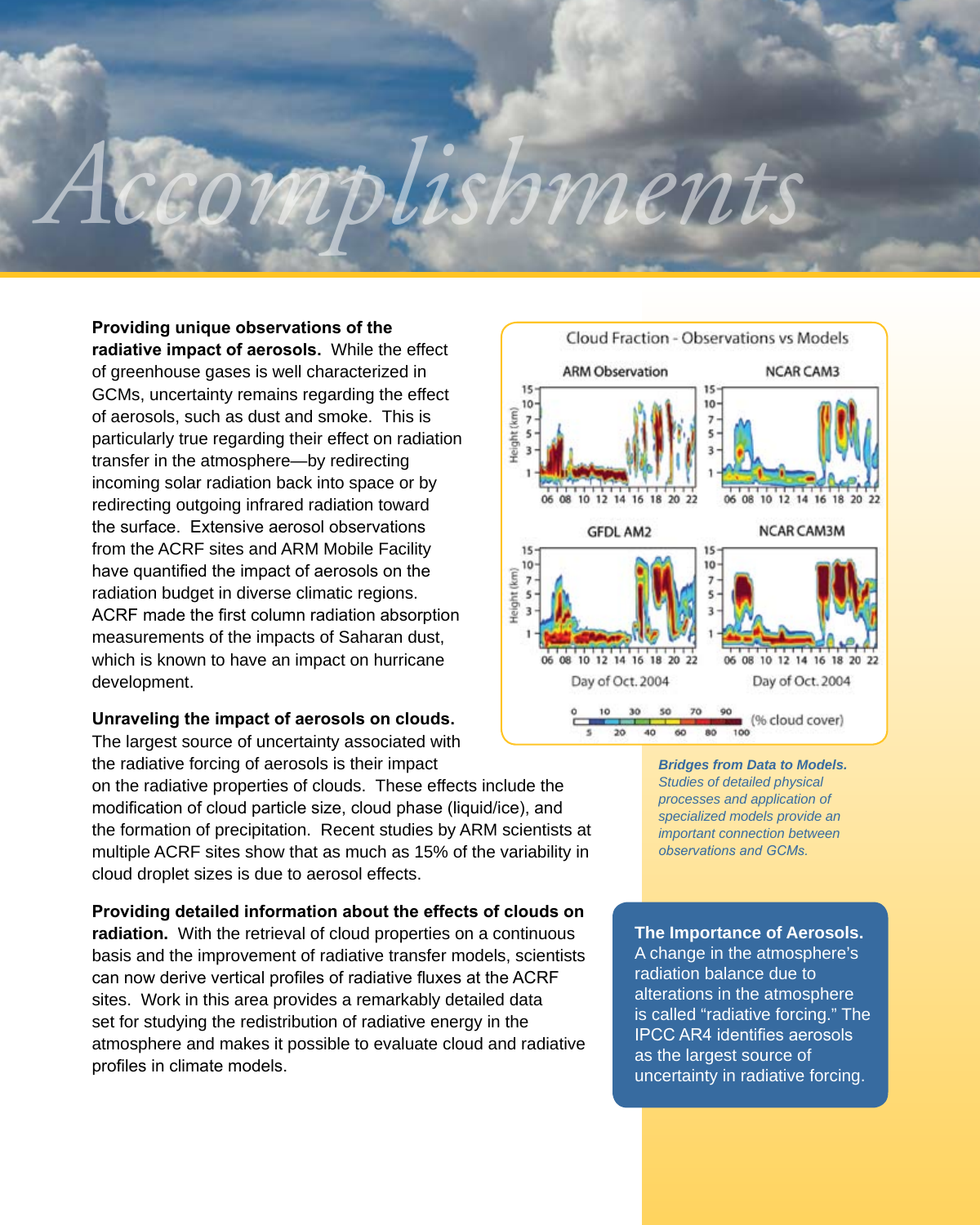### **U.S. Department of Energy Atmospheric Radiation Measurement Program**

**Improving GCMs.** The use of ACRF data to understand physical atmospheric processes has led to multiple improvements in GCMs.



*Unique Source of Cloud Observations. ACRF sites provide a wealth of information on clouds and their radiative impacts. This information positions ARM scientists to have a direct impact on reducing the spread in temperature predictions by GCMs.*

#### **Translating detailed atmosphere observations for climate modelers.** Many ACRF instruments generate information that requires specialized skills to understand and apply. ACRF staff and collaborators in the research community are working together to take this complex information and generate simple physical parameters that are readily accessible by the climate

 $ARM$ 

modeling community. One recently developed product is the Cloud Modeling Best Estimate, which combines a set of cloud observations from various ACRF instruments on a common grid. This product is expected to greatly facilitate the use of ACRF cloud data by climate modelers and has been adopted as a standard evaluation tool by the National Center for Atmospheric Research Community Atmosphere Model.

**Implementing a major improvement in the radiative effects of clouds in GCMs.** Climate models have a particularly difficult time representing fine-scale cloud systems. This is because the models use a spatial domain on the order of 100 kilometers, whereas clouds occur at scales within 10 meters. Examination of cloud fields observed at the ACRF sites, combined with efforts to represent the radiative effects of those cloud fields, led to the development of a new cloud radiation scheme adopted for use in several climate and weather forecasting models.

**Developing a revolutionary new approach to climate modeling.** Typically, GCMs are run at a very coarse resolution due to the time and cost required to produce simulations at a finer scale. This approach is particularly problematic for accurately simulating cloud processes

because they are so dynamic in both space and time. To improve model forecasts, ARM scientists developed the Multiscale Modeling Framework that embeds finer-resolution cloud models into the GCM, replacing the complex equations formerly used to represent clouds. This breakthrough nested-model approach, specific for clouds, was shown to successfully transfer the small-scale variability of cloud properties into the large-scale GCMs.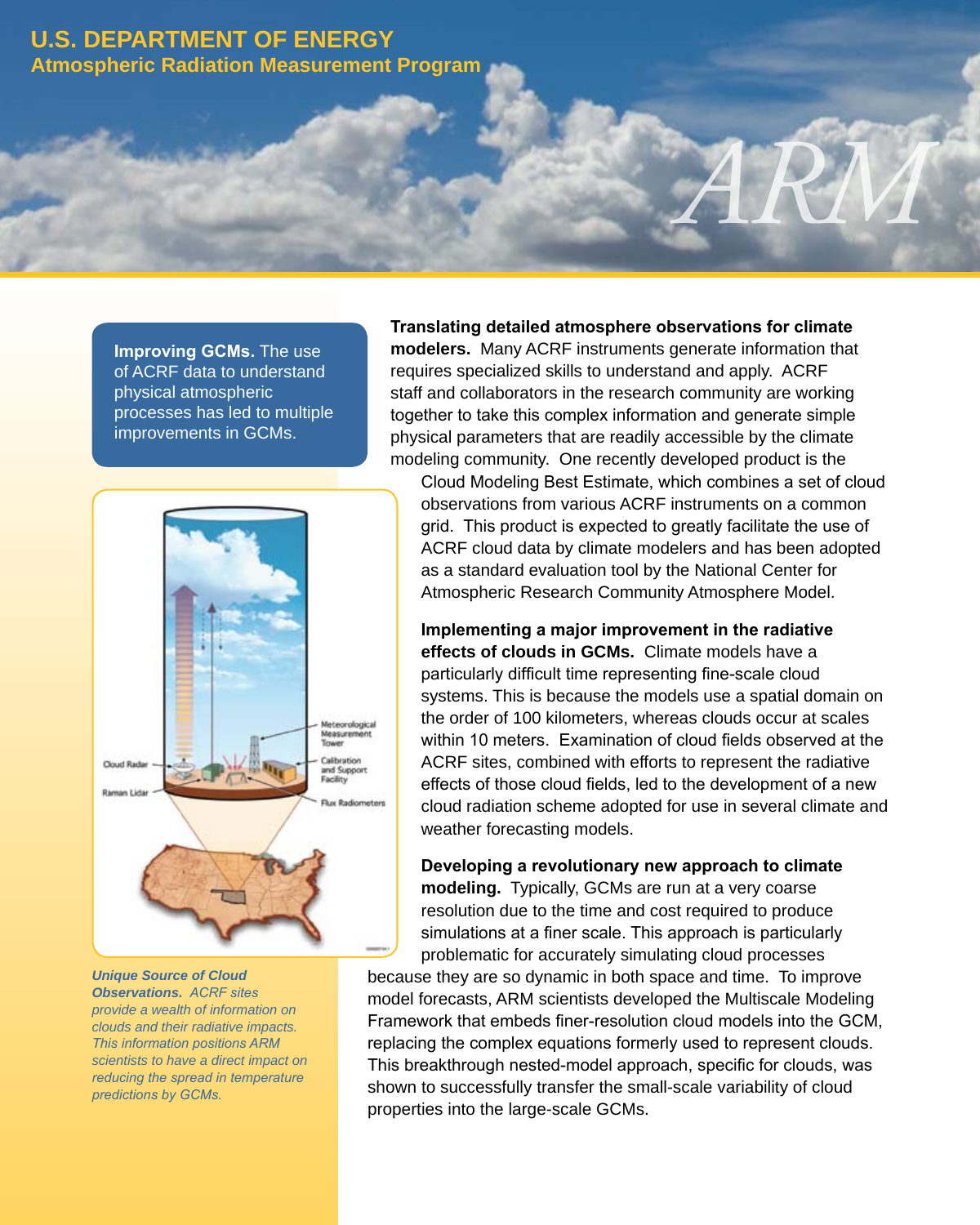# *ARM Accomplishments*

# **Participants and Collaborators**

#### **Department of Energy Laboratories**

Argonne National Laboratory, Argonne, IL Brookhaven National Laboratory, Upton, NY Lawrence Berkeley National Laboratory, Berkeley, CA Lawrence Livermore National Laboratory, Livermore, CA Los Alamos National Laboratory, Los Alamos, NM National Renewable Energy Laboratory, Golden, CO Oak Ridge National Laboratory, Oak Ridge, TN Pacific Northwest National Laboratory, Richland, WA Sandia National Laboratories, Albuquerque, NM

#### **Other Government Offices and Laboratories**

NASA - Ames Research Center, Moffett Field, CA NASA - Earth Observing System Project Science Office, MD NASA - Goddard Institute for Space Studies, New York, NY NASA - Goddard Space Flight Center, Greenbelt, MD NASA - Jet Propulsion Laboratory, Pasadena, CA NASA - Langley Research Center, Hampton, VA NOAA - Aeronomy Laboratory, Boulder, CO NOAA - Atmospheric Turbulence and Diffusion Laboratory, Oak Ridge, TN NOAA - Climate Monitoring and Diagnostics Laboratory, Boulder, CO NOAA - Earth System Research Laboratory, Boulder, CO NOAA - Geophysical Fluid Dynamics Laboratory, Princeton, NJ NOAA - National Centers for Environmental Prediction, Camp Spring, MD NOAA - National Environmental Satellite, Data and Information, Washington, D.C. NOAA - National Marine Fisheries Service NOAA - National Severe Storms Laboratory, Norman, OK NOAA - Office of Global Programs, Silver Spring, MD NOAA - Surface Radiation Research Branch, Boulder, CO NSF - National Center for Atmospheric Research, Boulder, CO UCAR - University Corporation for Atmospheric Research, Boulder, CO USAF - Air Force Research Laboratory, Hanscom Air Force Base, MA US Navy - Naval Research Laboratory, Washington, D.C.

#### **Private Organizations**

Atmospheric and Environmental Research, Inc., Lexington, MA Bay Area Environmental Research Institute, Sonoma, CA General Atomics, San Diego, CA Greenwood Group, Ponca City, OK Mission Research Corporation, Santa Barbara, CA Science Applications International Corporation, San Diego, CA SeaSpace Corporation, San Diego, CA

#### **International Collaborators**

Airborne Research Australia, Flinders University, Australia Bureau of Meteorology, Australia Canada Centre for Remote Sensing, Canada Commonwealth Science and Industrial Research Organization, Australia Dalhousie University, Canada Environment Canada, Canada

European Centre for Medium-Range Weather Forecasts, United Kingdom Government of Nauru, Republic of Nauru Hadley Centre for Climate Prediction, United Kingdom Institute for Atmospheric Optics, Russia Institute for Atmospheric Physics, Russia Japan Marine Science and Technology Center, Japan Laboratoire de Meteorologie Dynamique, France McGill University, Canada Meteorological Service of Canada, Canada National Institute of Polar Research, Japan National Research Council, Canada National Weather Service, Papua New Guinea University of British Columbia, Canada University of Hohenheim, Germany University of Manchester, United Kingdom University of Reading, United Kingdom

#### **Universities**

Boston University, Boston, MA Clark Atlanta University, Atlanta, GA Colorado State University, Fort Collins, CO Columbia University (Lamont-Doherty Earth Observatory), Palisades, NY Desert Research Institute, Reno, NV Florida State University, Tallahassee, FL Georgia Institute of Technology, Atlanta, GA Harvard-Smithsonian Center for Astrophysics, Cambridge, MA Iowa State University, Ames, IA Oklahoma State University, Stillwater, OK Pennsylvania State University, University Park, PA Rutgers University, NJ State University of New York at Albany, Albany, NY State University of New York at Stony Brook, Stony Brook, NY Stevens Institute of Technology, Hoboken, NJ University of Alaska, Fairbanks, AK University of California, Los Angeles, CA University of California (Scripps Institution of Oceanography), San Diego, CA University of California, Santa Barbara, CA University of Colorado, Boulder, CO University of Denver, Denver, CO University of Illinois at Urbana-Champaign, Champaign, IL University of Maryland, College Park, MD University of Massachusetts, Amherst, MA University of Miami, Coral Gables, FL University of Michigan, Ann Arbor, MI University of North Dakota, Grand Forks, ND University of Oklahoma, Norman, OK University of Utah, Salt Lake City, UT University of Washington, Seattle, WA University of Wisconsin, Madison, WI University of Wyoming, Laramie, WY